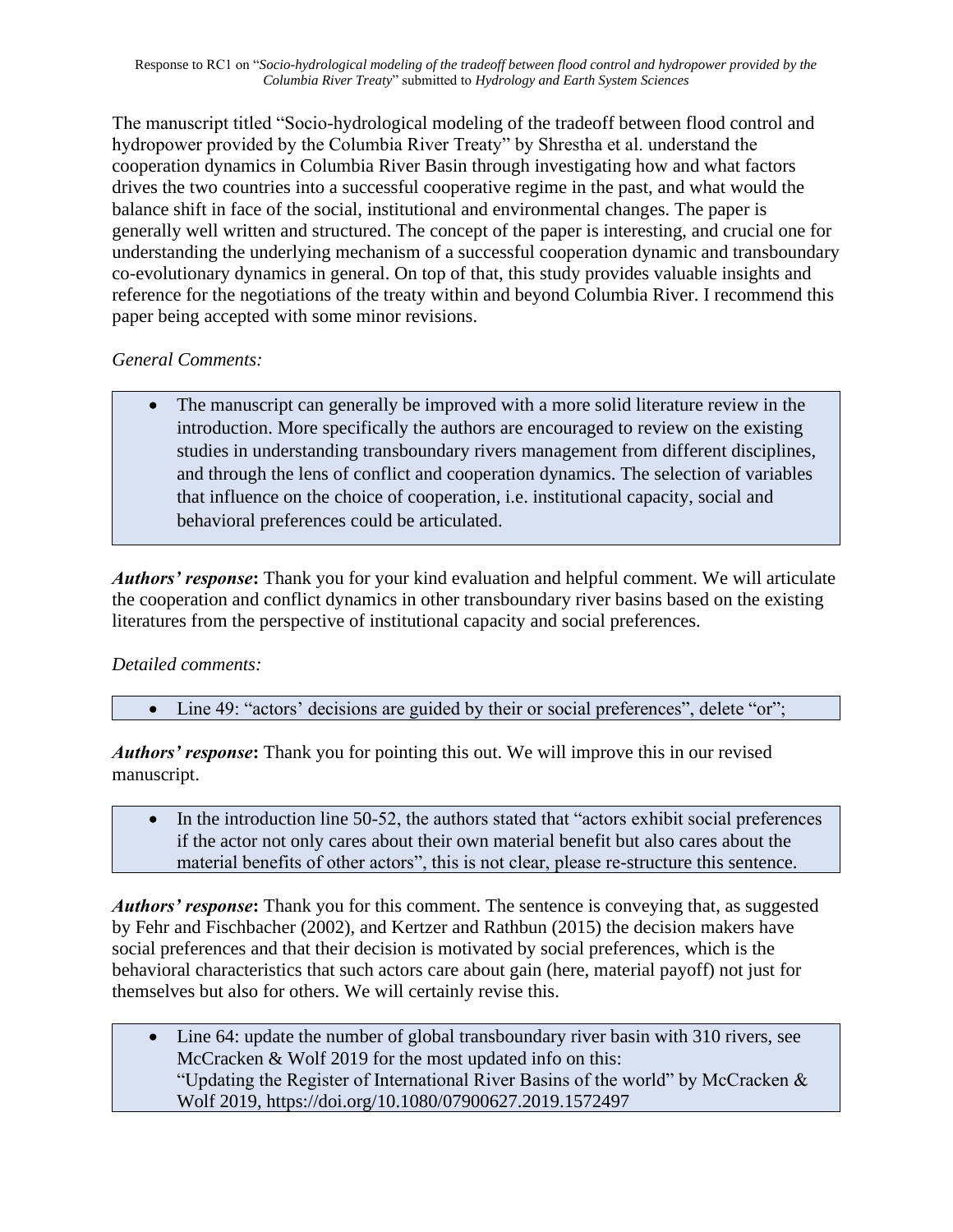*Authors' response***:** We appreciate updating us about this recent information. We will revise this.

## • Line 70, what is "social comparison"?

*Authors' response***:** Social comparison refers to the social behavior that actor compares their position, benefit, or risks with other actors. For example, according to some previous research in behavioral economics, it was empirically revealed in a field experiment that people tend to be more cooperative if they know many others are contributing (Frey and Meier, 2004). We will elaborate this by explaining it alongside the social preferences.

• Paragraph 89 – 100 introduced the challenges of cooperation in transboundary river basins through listing the possible impacting factors, i.e. political/economic power, geographic locations, followed by the four types of benefits, which were a bit of a sudden jump, please consider re-structure this paragraph.

*Authors' response***:** Yes, we agree. We will revise these two arguments with better transition.

Line 121-135, descriptions on social preferences, there are four types of social preferences stated, what are the differences between the social preferences and social motives? There are also four types of social motives: individualism, competition, cooperation and altruism, how is the social preference differentiate with the social motives and why social preferences is selected here?

*Authors' response***:** Thank you for this important question. Considering the equal benefits and risks sharing provision between two actors in CRT, each actor has their individual decision roles which determine the benefit or risk they receive. The successful continuation of CRT is indeed the result of mutual decision making and agreement, rather than competition. And as the agreement was founded on the equal benefit sharing, the two actors and their decisions are best described by inequality aversion.

• Line 150, this research builds upon the work of Lu et al. (2021), could the author explicitly explain the novelty developed for the model used in this paper, what are the advancement?

*Authors' response***:** The application of socio-hydrological model in the transboundary river basin to study the dynamics of cooperation between actors as an evolutionary process is relatively new in science of socio-hydrology, which is discussed by Lu et al. (2021) too, and we use the similar concept in the Columbia River Basin to study the dynamics in cooperation as the function of reservoir operation, equitable benefit sharing and feedback of this benefit sharing. Particularly in our study we used the concept of behavioral economics with social preferences between actors and convert overall benefits of water resource management to the utility of cooperation or nocooperation. This allow us to quantify the cooperation for each actor as an individual decision maker. It is also to be noted that the power dynamics between actors is very different in Columbia River Basin than in Lancang-Mekong River Basin. We also simplified the structure of model such that these individual actors' cooperation directly affects lumped reservoir operations